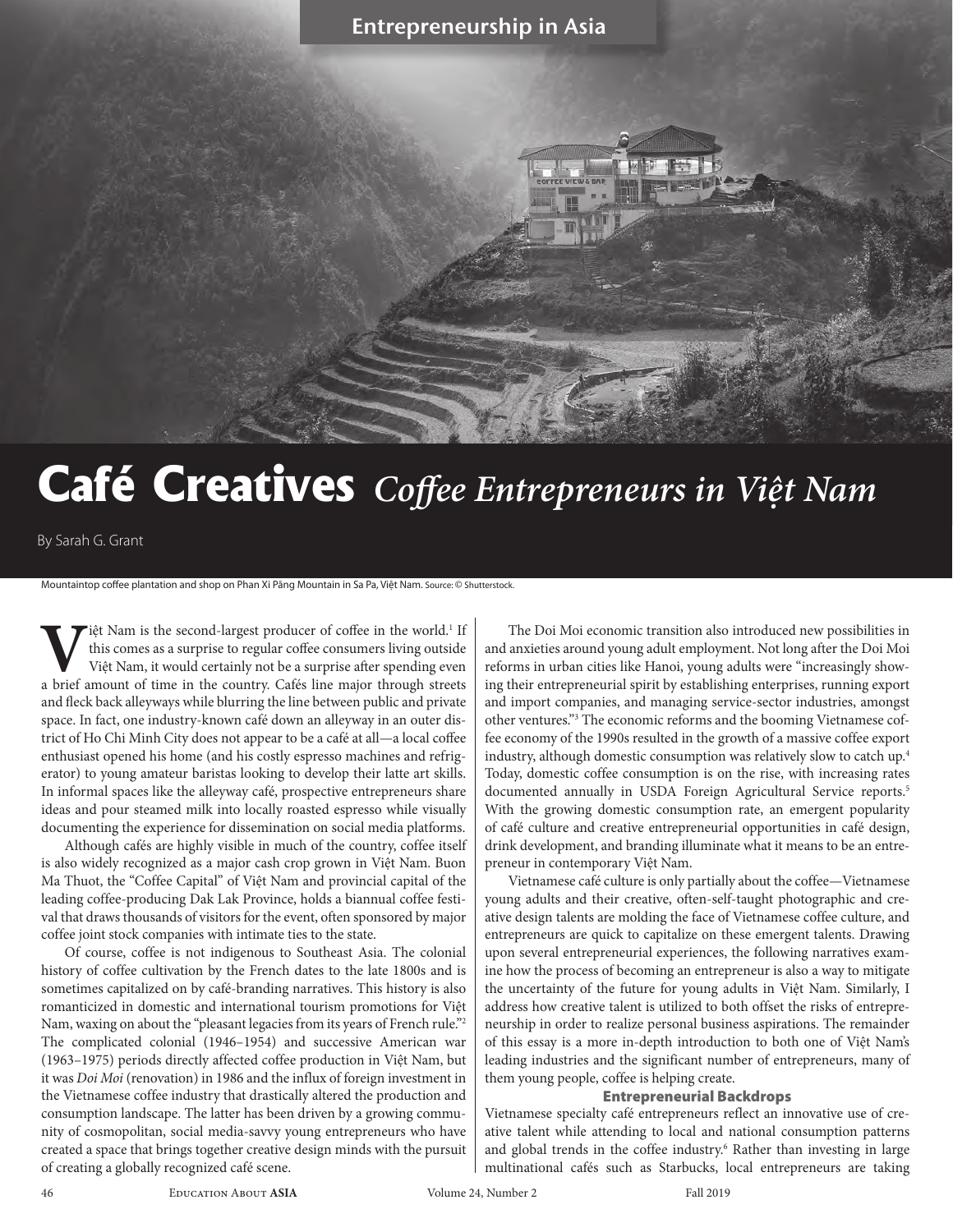advantage of talented interior and graphic designers, architects, baristas, and content managers to shape an image of a new Vietnamese café scene—an image that positions Việt Nam as a coffee-producing and -consuming country. These entrepreneurs move away from a colonial nostalgia marketing scheme toward global design trends and modish styles of coffee preparation that favor high-quality coffee over adulteration with sugar and artificial flavors. Exploring these creative networks as one node of a larger entrepreneurship framework in Southeast Asia encourages a nuanced understanding of what it means to aspire, consume, and brand self and business in contemporary Việt Nam. Furthermore, exploring private entrepreneurship from an ethnographic perspective reveals the everyday tensions entrepreneurs experience



iew of downtown Dalat, also known as "Little Paris." Source: © Alamy

at the interstices of the state and a larger global community. Anthropological work on entrepreneurship in Thailand has explored domestic entrepreneurs' roles in a posteconomic crisis Asia and larger contexts of Thai citizens engaging in global economies with an entrepreneurial spirit.7 As anthropologist Ara Wilson points out, "Paradoxically, the form and figure of the entrepreneur is represented as both very American and very universal."8 In Việt Nam, the socioeconomic context in which discourses of entrepreneurship emerge reveals a much broader cultural landscape about private enterprises, and local, regional, and global ambitions. The Vietnamese figure of the entrepreneur is, paradoxically, a product of post-Doi Moi economic liberalization and the limitations of a market-oriented socialist state bureaucracy.

In Dalat, a small highland town in south-central Việt Nam, small cafés and affiliated coffee-producing ventures capitalize on a growing cache of amateur photographers by spreading their brand through consumers' social media feeds rather than traditional marketing campaigns. This social media-based method of advertising is not new, but the way it is utilized in Việt Nam explains a form of grassroots entrepreneurship in which Vietnamese consumers shape the domestic market while being shaped by global markets. Developing a unique signature drink and promoting it through social media is one way café entrepreneurs can set themselves apart in the sea of cafés. Drawing inspiration from international barista competitions, Duc, a young café owner, explained that "a signature drink tells my customers that I am different from the rest" and that attention to seasonal produce, fresh flowers, a rotating music selection, and development as a business owner matters.<sup>9</sup> A stagnant menu is not a good sign, and Duc can continually share updates to his menu on Instagram while encouraging his customers to share their own hashtagged photographs and captions. Duc was careful to point out that none of his photos "look like traditional Vietnamese coffee . . . because there is Vietnamese coffee everywhere in Dalat." By likening and branding his small café as similar to specialty cafés in Singapore or Tokyo, Duc is attempting to reach a market of young Vietnamese consumers who will not only drink the coffee he prepares but also promote it—many of Duc's patrons are tourists from Ho Chi Minh City with far-reaching social networks.

The backdrop of Dalat itself is important for several reasons. It is the capital of Lam Dong Province, and the region is increasingly known for

## **Developing a unique signature drink and promoting it through social media is one way café entrepreneurs can set themselves apart in the sea of cafés.**

the production of "high-quality" specialty coffees that can only be grown at high altitude. It is also a long-standing domestic tourism destination, known for temperate weather, beautiful vistas, and a "romantic" atmosphere.10 More recently, Dalat has become a destination for *song ao* (virtual life) photo and social media culture.<sup>11</sup> Dalat is also a relatively affordable town to pursue private business ownership compared to urban centers elsewhere in the country. Duc, as a first-time café owner, gave up a lucrative career working for a bank in Ho Chi Minh City to pursue his passion for coffee, independence, and an opportunity to create something in his vision rather than that of his corporate job working for someone else. This was possible in Dalat but not in the big city, where he felt stifled by economic and cultural constraints. Entrepreneurial opportunities in small towns where social capital may not be as immediately significant are starkly different from those in major urban centers.

#### Entrepreneurial Aspirations

"I really want to open my own café chị." At the time, Mai was working for a rapidly growing regional "farm-to-cup" coffee company with impeccable branding, a strong social media presence, and a promising future in Việt Nam's emergent specialty café scene. Despite the company's success and plans for expansion, Mai wanted to pursue her own creative dream in Vietnamese coffee—a dream that would, ideally, propel her beyond the limitations of her socioeconomic circumstances and the national boundaries that sometimes prevent people like Mai from leaving Việt Nam. Highly educated, fluent in English, and active in the virtual global spaces where coffee enthusiasts share their expertise and training videos, Mai was poised to eventually be her own boss. For a time, she shared her enthusiasm on a YouTube channel, virtually training other Vietnamese baristas in coffee preparation, latte art, and the history of coffee production in the region.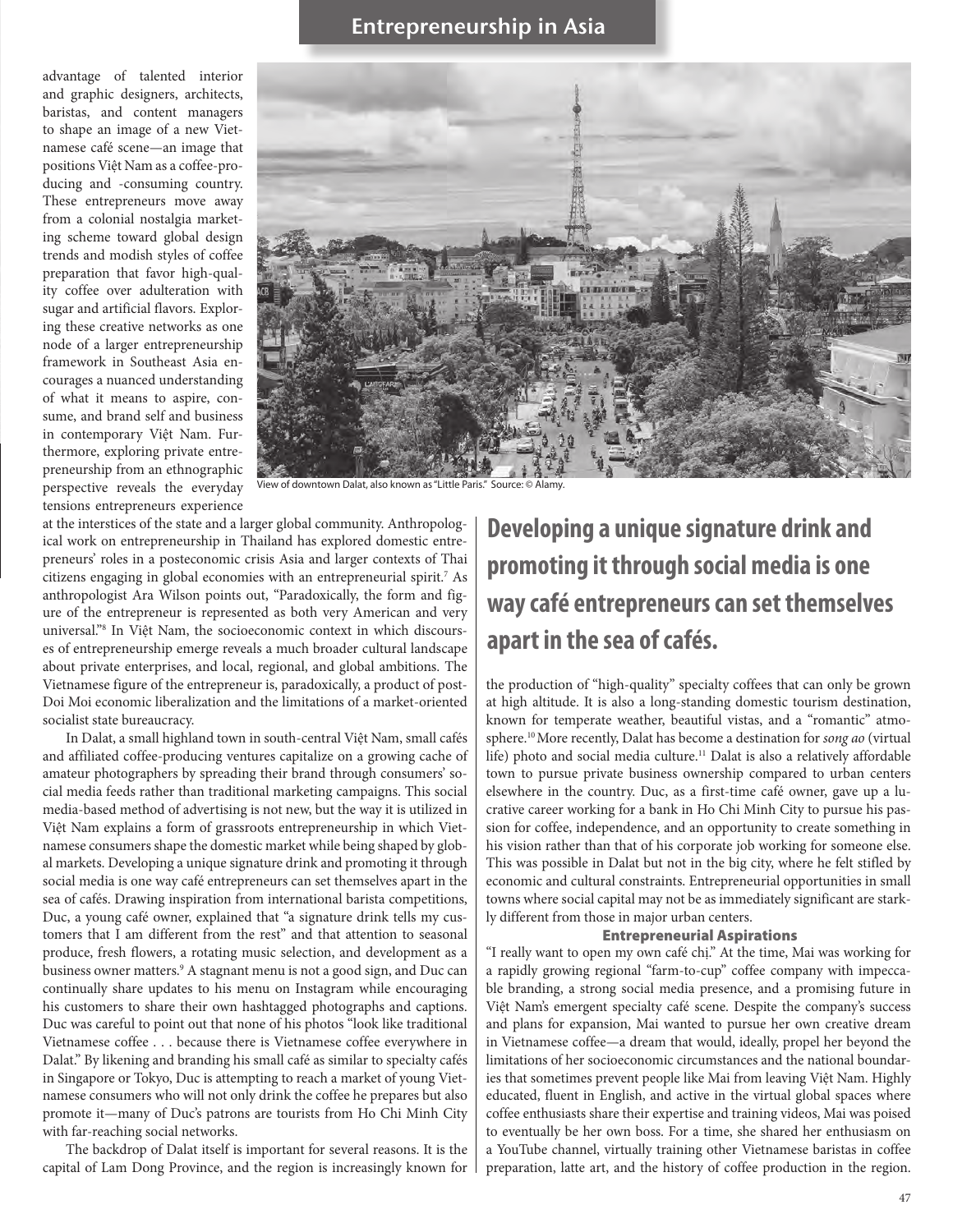## **Entrepreneurship in Asia**



Barista making coffee in a café in Dalat, Viêt Nam. Source: © Shutterstock



Customers enjoying a street café in Hanoi, Việt Nam. Source: © Shutterstock.

Mai grew up in a coffee-farming community, and like many others from her village, she was active in a multigenerational farming family. Unlike some of her peers who sought to use education as a way out of coffee, she envisioned her advanced education as a way to transform Vietnamese coffee by opening her own café that highlighted high-quality, small-scale production for local consumption rather than commodity-grade coffee for export. Sharing her personal café vision and developing a unique entrepreneurial sensibility depended on her personal experience and ability to transfer the sentimentality of mountainous coffee farms in the south-central highlands to urban centers in Hanoi, Danang, and Ho Chi Minh City. She occasionally traveled to these places; nonetheless, she lived in a village outside Dalat.

The word *eventually* is key to understanding entrepreneurship in Việt Nam and Mai's aspirations. The eventuality of entrepreneurial success implies longing, ambition, and a willingness to try new things in the face of risk. It implies that entrepreneurship in Việt Nam is an arduous process, whether one is pursuing a private or social enterprise. Two years after Mai first shared her dream, she had left the established coffee company for an ostensibly riskier venture working at a café at a small homestay just outside of town. She understood the risk, at once afraid of limited upward mobility and the risk inherent in working for someone else's new private business. She was still in Việt Nam, in the same town for that matter, working for someone else. On the surface, not much had changed. Indeed, Mai was still poised to eventually bring her café vision to fruition. In the meantime, her YouTube channel had fallen silent and the long hours of working for someone else's entrepreneurial dream had taken a clear toll on her. Mai's kinship-based obligations and the immediate necessity to financially support herself and extended family limited her ability to produce the capital necessary for a private business.

When it comes to women-owned enterprises in Việt Nam, there is a clear gender financing gap and geographic partiality.<sup>12</sup> Mai faced these structural limitations, in addition to a dearth of personal savings and access to networks with start-up funds. Ultimately undeterred and feeling stagnant in her new job, she revived her social media presence with an aesthetic new Instagram feed and campaign to raise funding for a barista exchange and training visit to a neighboring Southeast Asian country learning from successful entrepreneurs and experiencing other coffee-producing countries was an important part of her personal development. Still hopeful about developing her café, Mai was hustling as a barista and promoting herself and her vision on various social media platforms. While working her way toward this vision, Mai's previous place of employment was thriving, with café expansion into Ho Chi Minh City and a dedicated following on Facebook and Instagram.

#### Entrepreneurial Success

I first met Hoang outside of Dalat while visiting a coffee farm and small tasting and quality-control laboratory he used to sample roast his harvested and processed coffee before storing it in warehouses. In the laboratory, I heard about Hoang's entrepreneurial ambitions—they seemed large yet feasible. He was in the early stages of developing an all-inclusive café experience that would cater to locals and foreign tourists alike. The café would feature locally grown varietals of coffee and a roasting space, storage facility, and classroom for lectures and other forms of educational exchange. Several years later, on a return trip to Dalat, the café was open. When I first visited, I had to wait for a seat to open; the café was packed with young outof-town photographers sharing and editing their work, while other patrons took selfies and mobile phone photographs of their latte art and carefully plated pastries. What was once an entrepreneurial dream for a coffee enthusiast eventually became a thriving private enterprise with ambitious local, national, and global plans. At the local level, the company's original location became a space for coffee education through farm tours and classroom lectures, while the financial success of their wholesale venture and café became increasingly evident.

It is difficult to quantify what entrepreneurial success looks like in Việt Nam, but expansion, profit, and praise are certainly important indicators. While some small café ventures have taken a "slow and steady" approach to growth, others have taken a much more aggressive line to business development while thinking carefully about economies of scale and realistic ways to navigate the complicated private business landscape in Việt Nam. Hoang's venture is one such example of a successful and aggressive café venture. Of course, the success of this café was carefully planned and executed by a Vietnamese entrepreneur who innovatively found a way to forge a café with a new style of drinking coffee, distinct from many other cafés in the country. Notably, Hoang has openly expressed the opinion that coffee quality and the long-term sustainability of the Vietnamese coffee industry should come before their own financial success—rarely does he talk about the company's economic success or expansion plans. When asked about next steps, he once told me that "putting Vietnamese coffee on the map for quality" was an immediate and feasible goal. The ostensible success of this venture is marked not by conspicuous consumption, but rather the publicly shared praise for the café aesthetic, unique signature drinks, and proximity to Việt Nam's high-altitude coffee-producing region. Much of this success is exhibited visually across the social media accounts, blogs, and travel video logs of the Vietnamese who frequent the original location in Dalat. With limited advertising and promotion on the part of the café itself, ubiquitous hashtags, amateur photographs, and word of mouth create an organic spread of popularity and marker of success.

By shaping and sharing their aspirations for success within the confines of the state, entrepreneurs like Duc, Mai, and Hoang reveal personal limitations while recognizing the productive role of developing an entrepreneurial spirit and intentionally embracing the challenges of innovating. For young women like Mai, the challenges are structural—her